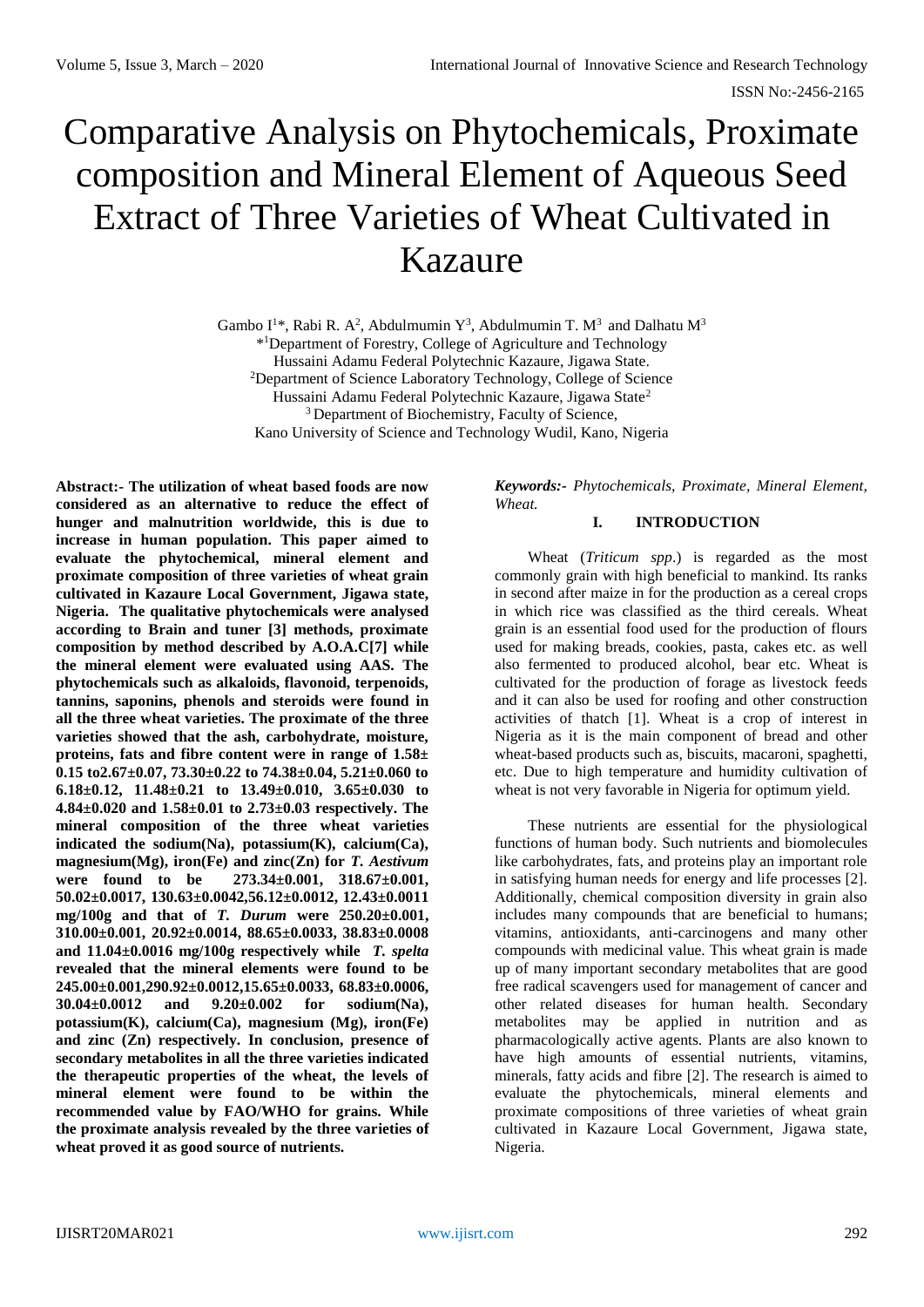ISSN No:-2456-2165

## **II. MATERIALS AND METHODS**

#### *A. Sample Identification and Collection:*

The wheat grains were harvested at farms and identified at the Department of Agriculture, College of Agriculture, Hussaini Adamu Federal Polytechnic, Kazaure.

### *B. Sample Treatment*

The wheats samples were washed twice with tap water and rinsed with deionized water. Samples were air-dried for 7days and then dried in an oven as at  $60^{\circ}$ C for 12 hours. This followed by grinding using pestle and mortar. The obtained samples were sieved using (125µm mesh sieve).

#### *C. Extraction of the Wheat Extract*

Extraction of the powder wheat was conducted using water (Aqueous). The extracts were concentrated in vacuum using rotary evaporator. After concentration, each extract was allowed to dry and kept for further analysis.

## *D. Preliminary Phytochemical Screening*

Preliminary phytochemicals screening was carried out on each of the three wheat varieties for alkaloids, tannins, saponins, glycosides, steroids/triterpenoids flavonoids and Anthraquinones using standard techniques of Brain and tuner [3]

**Fest for Alkaloid:** This was carried out by the methods of Trease and Evans [4] .

Exactly 0.5g of the wheat extract was stirred with 1% aqueous HCl (5cm<sup>3</sup>) and few drops of Dragren droffs reagent (potassium bismuth iodide solution) was added and a lcm<sup>3</sup> portion of the solution form was treated with wagners reagent (solution of iodine in potassium iodide), the formation of precipitate indicated the presence of Alkaloids.

**Test for tannins:** This was carried out by the method of Earl and Waren [5].

Exactly 0.5 g of the dried powdered of the wheat extract was boiled in 20cm<sup>3</sup> of water in a test tube and then filtered. A few drops of 0.1% ferric chloride were added and observed for brownish green coloration.

**Test for saponins**: This was carried out by the method of Earl and Waren [5].

Two gram (2g) of the powdered wheat was boiled in 20cm<sup>3</sup> of distilled water in a water bath and filtered. Then the filtrate( $10 \text{cm}^3$ ) was mixed distilled water( $5 \text{cm}^3$ ) and vigorously shake till a forth formed. Three (3) drops of olive oil was mixed with frothing and shake for the formation of emulsion.

 **Test for Flavonoids**: This was carried out by the method of Sofowara [6]

Exactly 5cm<sup>3</sup> of dilute ammonia solution was added to a portion of the filtrate (obtained using filter paper) of the wheat extract followed by addition of concentrated H<sub>2</sub>S0<sub>4</sub>. A yellow colouration observed indicate the presence of

flavonoids. The yellow colouration disappeared on standing.

### **Test for terpenoids** This was carried out by Salkowski test:

To five  $(5cm<sup>3</sup>)$  of the wheat extract was added in  $2cm<sup>3</sup>$ of chloroform, and concentrated  $H_2SO_4$  (3cm<sup>3</sup>) were carefully added to form a layer. A reddish brown coloration at the interface was formed to show positive results for the presence of terpenoids.

## **Test for cardiac glycosides**: This was carried out by Keller-Killani test

Five 5 cm<sup>3</sup> of extract was mixed with 2 ml of glacial acetic acid followed by addition of a drop of ferric chlorides solution. This was under-layed with 1 ml of concentrated sulphuric acid. A brown ring at the interface formed which signified a deoxysugar properties of cardenolides. A violet ring may appear below the brown ring, while in the acetic acid layer, a greenish ring may form gradually throughout thin layer.

## *E. Proximate Composition Determination:*

The proximate composition such as moisture, ash, crude lipids, fibre and protein content were determine according to The method described by A.O.A.C [7] , while the carbohydrate was evaluated by differences [8].

#### *F. Minerals Analysis*

Mineral elements were determined using Atomic Absorption Spectrophotometer.

## *G. Data Analysis*

The data were statistically analysed at P-value  $(p<0.05)$  significant was accepted and comparison between the data was performed using one-way analysis of variance (ANOVA).

### **III. RESULT AND DISCUSSION**

*A. Qualitative determination of Phytochemicals analysis of three varieties of wheat (Triticum aestivum, Triticum Durum and Triticum. spelta)*

The phytochemicals screening of the three varieties of aqueous wheat extract has shown that all the three varieties contain alkaloids, flavonoid, terpenoids, tannins, saponins, phenols and steroid (Table 1). The presence of these secondary metabolites in all the three varieties further support therapeutic properties of the wheat. Saponins are known for their anti-inflammatory and antimicrobial effects [9]. While, flavonoids have been reported to possess many useful properties such as anti-inflammatory activity, estrogenic activity and antimicrobial activity [10]. Similarly, alkaloids have significant pharmacological potentials in modern medicine, this includes analgesic (e.g., morphine), anti-hyperglycemic (e.g., piperine), anticancer (e.g., berberine), antiarrhythmic (e.g., quinidine), antibacterial (e.g., ciprofloxacin). Plant secondary metabolites served as radical scavengers, with positive biomedical effects against cardiovascular diseases. Polyphenols are present in cereals including maize. While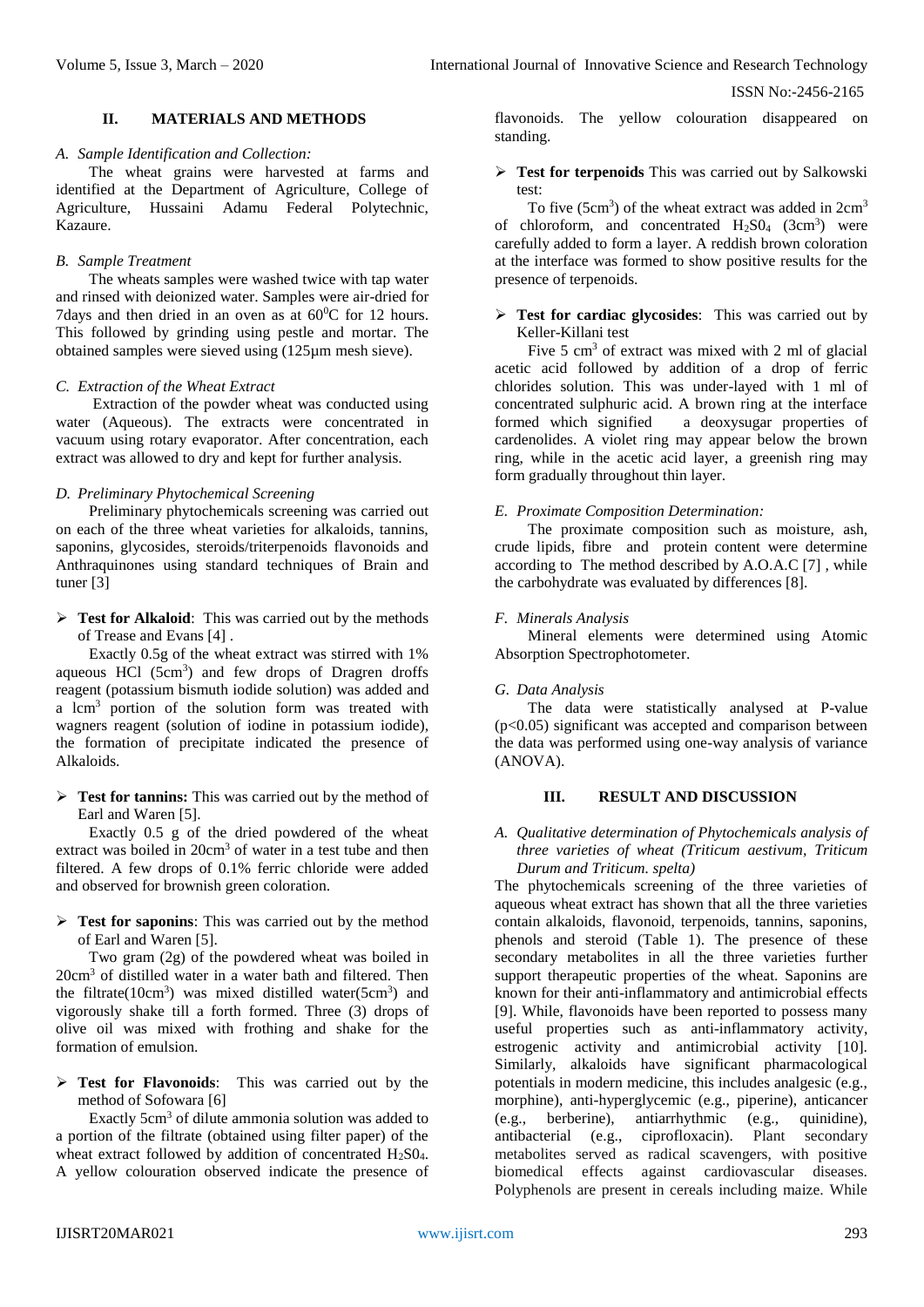terpenoids were reported to be a good natural flavor, additive for foods and play an important role in alternate medicine[10].

| Phytochemicals    | <i>T.Aestivum</i> | T. Durum | T. spelta |
|-------------------|-------------------|----------|-----------|
| <b>Alkaloids</b>  |                   |          |           |
| <b>Flavonoids</b> |                   |          |           |
| <b>Terpenoids</b> |                   |          |           |

**Saponins** + + **+ Phenols** + + **+ Steroids** + + **+**

**Table 1:- Phytochemicals constituent of** *Triticum aestivum, Triticum Durum* **and** *Triticum. Spelta*

 **Keys: (**+) mean present , (-) means Absent

## *B. Proximate Composition of three varieties of wheat cultivated in Kazaure farming areas.*

The results of the proximate composition of the three wheat samples are presented in Tables 2 Moisture content was highest in *T. Durum* (9.19%) followed by *T.Aestivum* and then *T. spelta* which is the lowest among the three varieties. The lower moisture content of all the three wheat variety indicates that it has a good keeping quality than the other cereals such as maize, rice etc which has high moisture content [11]. This is because food-spoiling mostly occur where there is higher moisture or moisture environment during storage. Therefore, the low moisture content found in foods is related to it longer periods of storage and prevent growth of microbes and biochemical changes in the foods. [11]. Similarly, higher moisture content in foods causes the growth of micro-organism and damage to the food [12].

Protein being the body building nutrient was found to be the highest in *T.Aestivum* (12.39%) followed by *T. spelta* (11.03%) and *T. Durum (*10.49%) implying that the cereals are particularly useful in reducing the prevalence of malnutrition and it relatives. The differences among the three varieties may be related to geographical location this is because soils with high nitrogen levels have higher protein levels [13]. Similarly, Ijabadeniyi and Adebolu [14] reported that the % protein from three maize varieties in Nigeria ranged from 10.67-11.27%. While Iken *et al*. [15] study showed that the mean content of protein was 10.8%, 11.1% and 10.5% for the three maize samples investigated. In Pakistan the composition of protein from wheat flour was ranged from 10.13 to 14.74%. while sorghum samples evaluated showed that the content of protein are in ranged from 14.51 to 14.80%. Pearson reported that most food source from plant have more than 12% of its total protein content and its regarded as good potential source of protein [13].

The low crude fats content exhibited by all the three wheat variety in which *T.Aestivum* was the lowest follows by *T. Durum* and then *T. spelta*. The low crude fat content revealed that wheat can be stored for a long periods and

prevent the development of odour as well oxidation of some fatty acids that may be present, this also increased the quality of the foods. Fats also provides essential fatty acids developments in children and adult [16]. Similarly, the results on sorghum revealed that the fat ranged from 3.58 to 4.47%. this cereal has low fat content similar to what was obtain in this study [17]. Crude fibre helps in the prevention of heart diseases, colon cancer, diabetes e.tc [18]. In this study crude fibre of *T. Durum* was highest (3.19%) followed by *T. spelta* (2.83%) and *T.Aestivum* (1.86%). The higher fibre of *T. Durum* may be served as laxative on GIT and increased faecal bulk and reduction in plasma cholesterol level [19] than the *T.Aestivum* and *T. Durum* . Similar study reported a higher fibre values ranged from 2.07-2.77% grown in Nigeria [14]. However, the fibre content indicated from study (1.09-3.19%) is found to be within the recommended value for many children. The ash content, which is an index of mineral contents, the ash content of *T.Aestivum* was the highest follows by *T. Durum* and then *T. spelta* (Table 2). However, all the value obtained were lower than the recommended value. The carbohydrate content of cereals is starch, in which 56 percent was found in oats while 80 percent in maize grain [20]. Foods like millet, maize etc absorbed large quantity of water during cooking this may be due to high amount of starch, this make this food bulky and is consumed by children in large quantity when compared with other type of foods for energy and it contained high amount of nutrients as reported by FOA [21]. The major food component in grains is carbohydrates, and in this study the wheat was found to have high carbohydrates which ranged from 73.30±0.22 to 74.38±0.04 with highest value for *T. Durum*. Ikram Ullah *et al* [22] reported that maize has similar carbohydrates values ranging from 69.659- 74.549%. While Ijabadeniyi and Adebolu[14] reported lower values that maize cultivated in Nigeria was found to be ranged from (65.63-70.23%) in carbohydrate content [14]. Carbohydrate in sorghum and rice were found to be range from 68.34 to 69.65%. 51.5-86.9% respectively [23]. This indicated that wheat used in this study has high carbohydrate content when compared with other cereals [24].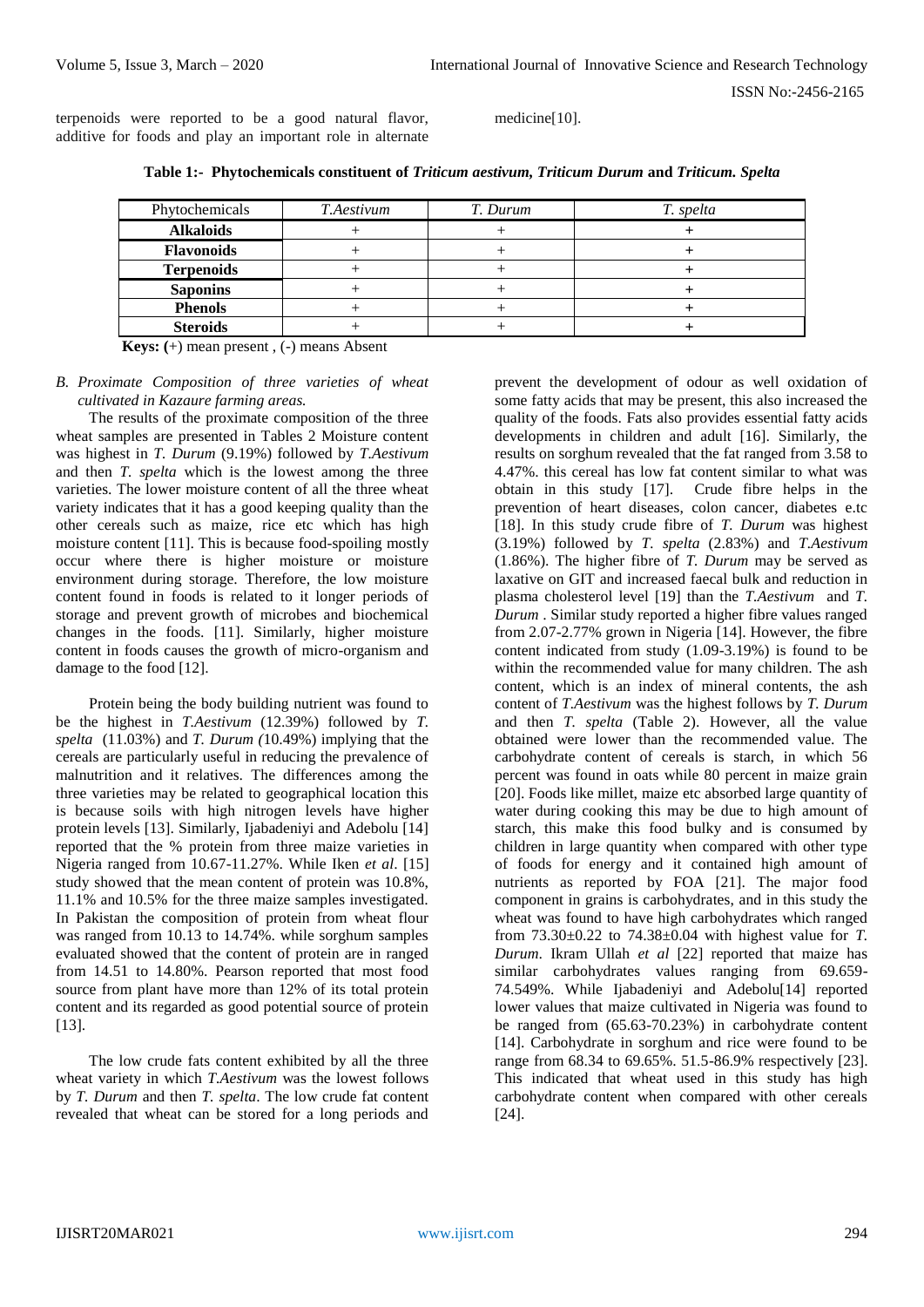ISSN No:-2456-2165

| <b>Cereals</b>      | Ash $(\% )$                | $Carbohydrate(\frac{9}{6})$   | Moisture $(\% )$             | Protein $\frac{6}{6}$         | Fat $(\% )$                   | $Fibre(\% )$           |
|---------------------|----------------------------|-------------------------------|------------------------------|-------------------------------|-------------------------------|------------------------|
| T. aestivum         | $2.67 \pm 0.07^{\text{a}}$ | $74.38 \pm 0.22$ <sup>e</sup> | $5.46 \pm 0.10^{\rm d}$      | $12.04 \pm 0.05$ <sup>g</sup> | $3.66 \pm 0.050$ <sup>i</sup> | $1.79 \pm 0.11^1$      |
| T. Durum            | $2.18+0.01b$               | $73.78 + 0.04$ <sup>e</sup>   | $6.18 \pm 0.12$ <sup>f</sup> | $11.48 + 0.21$ <sup>h</sup>   | $3.65 \pm 0.030$ <sup>1</sup> | $2.73 \pm 0.03^1$      |
| T. spelta           | $1.58 \pm 0.15^{\circ}$    | $73.30\pm0.38$ <sup>e</sup>   | $5.21 \pm 0.06$ <sup>d</sup> | $13.49 \pm 0.01$ <sup>g</sup> | $4.84 + 0.020k$               | $.58 \pm 0.01^{\rm m}$ |
| Recommeded<br>valus | <3.00                      | >64.00                        | < 5.00                       | $7-15.00$                     | $1.00 - 7.00$                 | < 5.00                 |

**Table 2:- Proximate Composition of Three Variety of Wheat Cultivated in Kazaure farming area**

Result are presented in triplicated as means± standard deviation. Mean value with different superscript in the same column are significantly different (p≥0.05)

## *C. Mineral composition (mg/100 g) of three varieties of wheat grain*

The mineral composition of the three wheat varieties shown in Table 3. The result indicated the level of sodium(Na), potassium(K), calcium(Ca), magnesium(Mg), iron(Fe) and zinc(Zn) for *T.Aestivum* were 273.34±0.001, 318.67±0.001, 50.02±0.0017, 130.63±0.0042,

56.12±0.0012, 12.43±0.0011 mg/100g and that of *T. Durum* were 250.20±0.001,310.00±0.001,20.92±0.0014, 88.65±0.0033, 38.83±0.0008 and 11.04±0.0016 mg/100g respectively while *T. spelta* revealed that the mineral elements were found to be 245.00±0.001, 290.92±0.0012, 15.65±0.0033, 68.83±0.0006 30.04±0.0012 and 9.20 $\pm$ 0.002 for sodium(Na), potassium(K), calcium(Ca), magnesium $(Mg)$ , iron(Fe) and zinc $(Zn)$  respectively.

## **Table 3:- Mineral composition (mg/100 g) of three (3) varieties of wheat grain**

| <b>Cereals</b> | Na                              | K                               | Cа                              | Mg                               | Fe                   | Zn                              |
|----------------|---------------------------------|---------------------------------|---------------------------------|----------------------------------|----------------------|---------------------------------|
| T. aestivum    | $273.34 \pm 0.0019$             | $318.67 \pm 0.001$ <sup>s</sup> | $50.02 \pm 0.0017$ <sup>u</sup> | $130.63 \pm 0.0042$ <sup>w</sup> | $56.12 \pm 0.0012^z$ | $12.43 \pm 0.0011$ <sup>c</sup> |
| T. Durum       | $250.20 \pm 0.001$ <sup>r</sup> | $310.00 \pm 0.001$ <sup>s</sup> | $20.92 \pm 0.0014$ <sup>y</sup> | $88.65 \pm 0.0033$ x             | $38.83 \pm 0.0008^a$ | $11.04 \pm 0.0016$ <sup>c</sup> |
| T. spelta      | $245.00 \pm 0.001$ <sup>r</sup> | $290.92 \pm 0.001$ <sup>t</sup> | $20.65 \pm 0.0033$ <sup>y</sup> | $68.83 \pm 0.0006$ y             | $30.04 \pm 0.0012^b$ | $9.20 \pm 0.002$ <sup>d</sup>   |
| Recommended    | 296.00                          | 516.00                          | 60.00                           | 76.00                            | >16.00               | >3.20                           |
| value FAO/WHO  |                                 |                                 |                                 |                                  |                      |                                 |
| (2001)         |                                 |                                 |                                 |                                  |                      |                                 |

Result are presented in triplicate as Mean ± standard deviation . *Result are presented in triplicated as means*± *standard deviation. Mean value with different superscript in the same column are significantly different (p≥0.05)*

The level of mineral elements of *T.Aestivum* was high then that of *T. Durum* and *T. spelta* but were all found to be within the recommended level, except sodium, the sodium level of all the three varieties were below the recommended value. The high level of Zinc and iron obtained in this study is in line with FAO/WHO [21] report of cereal crops. Iron and calcium are important mineral element used in management of iron and calcium deficiency and also help in bone development in children and adolescent, cereal crops were reported to have large amount of these mineral elements. In adult it was reported to have used in the improvement of blood pressure and other cardiovascular related diseases [25]. High amount of sodium to potassium ratio was obtained in this study when compared with lower values obtained in rice and maize grain. This make the food from wheat as the most suitable for infant and thus with premature heart. The role of potassium on the effect of sodium is control of blood volume and pressure this proved that high potassium consumption is related to protection against high blood pressure and other heart diseases. Therefore, Na:K ratio in the body play an important role against blood pressure. And its recommended to be less than one in the diet specifically for thus affected with high blood pressure and children with premature heart [26]. The building block of bones in living

system is calcium and it is an important chemotherapeutic element that can lead to osteopenia Hassan *et al*, [27]. While magnesium served as an activator of coenzymes in protein and carbohydrate metabolism. In summary the three varieties wheats studied indicated that the variation in the mineral element composition may be related to agricultural practices, genetic factors, soil composition and fertilizer used during cultivation.

#### **IV. CONCLUSION**

In conclusion, presence of secondary metabolites in all the three varieties indicated the therapeutic properties of the wheat, the levels of mineral element were found to be within the recommended value set by FAO/WHO for grains. While the proximate analysis revealed by the three varieties proved the wheat grain as good source of nutrients.